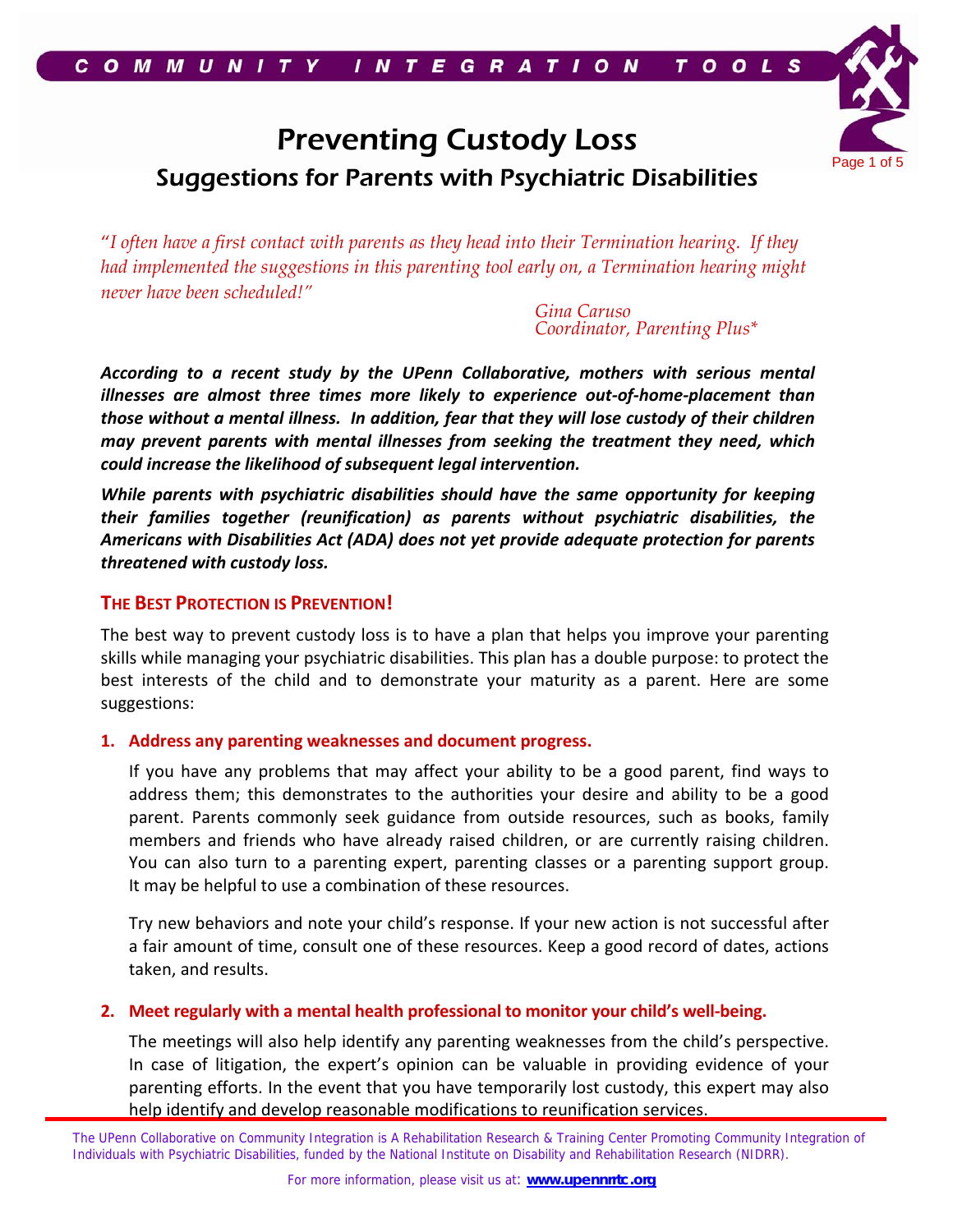

## Preventing Custody Loss: Suggestions for Parents with Psychiatric Disabilities

Page 2 of 5

### **3. Meet regularly with a mental health expert [professional] to monitor your disability.**

These meetings will show your ability to maintain your recovery. A mental health expert can also help develop a plan to minimize psychiatric symptoms and/or their reoccurrence and reclaim your recovery. This expert's opinion would also be valuable in court, if the need arises. Lastly, the expert may help identify and develop reasonable modifications to services aimed at helping you maintain or regain custody of your children.

## **4. Make an advance plan that can be used in case you are temporarily unable to care for your child due to illness or hospitalization.**

The best thing you can do for your child and yourself is to MAKE A PLAN about what to do BEFORE YOU NEED IT. It's extremely difficult to make arrangements when you're not feeling well! Having a written and practical backup plan in place demonstrates your ability to consider the child's best interests and your ability to plan ahead for their well‐being.

## **A. Have a plan in place that includes written instructions about who should care for your child and what needs to be done to ensure your child's safety and well‐being.**

Having someone whom you trust to care for your child will keep him or her safe and give you peace of mind while you work on your recovery. However, it is especially important that you choose one or more responsible adults to care for your child if you have a psychiatric disability. Losing custody of your child while you are incapacitated is a real possibility unless you have made an advance plan for their care and safety. Custody loss by parents diagnosed with a psychiatric disability happens much more frequently than for the general public.

#### **Here are suggestions for important information to include in your plan:**

- Names and contact information for responsible adults who you would like to have temporary custody of your child while you are incapacitated
- Names of people who should NOT be allowed to have custody of, or access to, your child
- Names of doctors and other health care professionals who care for your child
- Medications your child is taking
- Any allergies, medical conditions and/or special needs and how to best address them
- School information, including how to contact your child's teacher and/or the school counselor
- Permission and contact information for friends your child might like to play with during your absence
- Special, personal information that might make your child feel more comfortable while s/he is not with you, such as: favorite foods, television programs, games, interests, etc..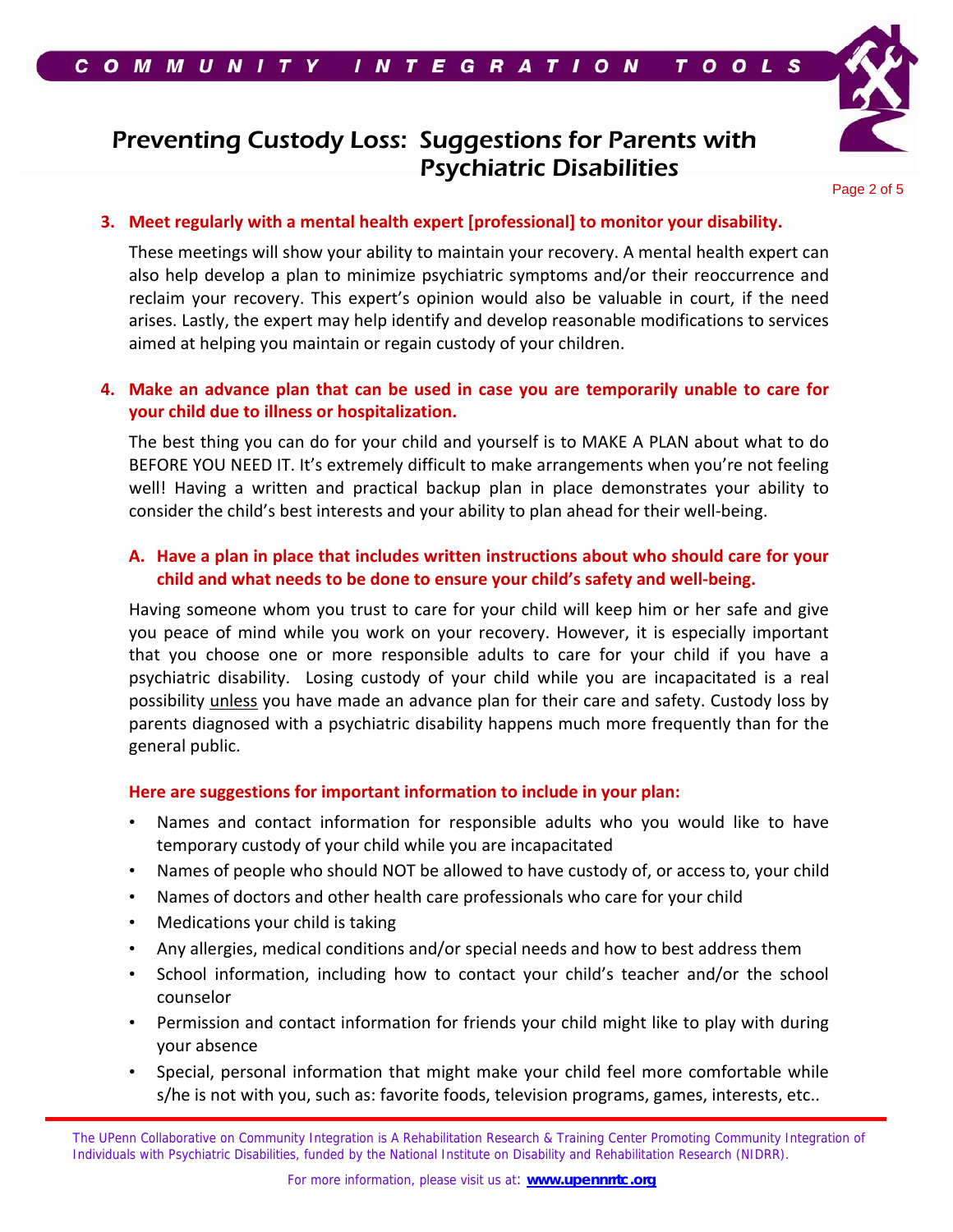



## Preventing Custody Loss: Suggestions for Parents with Psychiatric Disabilities

Page 3 of 5

## **Here are suggestions for ways to help your child cope better with a temporary separation:**

- If at all possible, choose a caregiver with whom your child feels safe and comfortable
- Make it clear that this is a TEMPORARY, short‐term arrangement. Reassure your child, as well as the person(s) who will care for him or her, that you will be back to take charge as soon as possible.
- Give your child a letter, prepared ahead of time when you are feeling calm and clear about what you want to say, that discusses how you made this plan out of love and the desire to make sure that s/he is safe during your absence.

## **B. Create a plan for your own mental health care and update it regularly.**

Having a written plan in place is crucial to effectively managing your illness and getting "back on your feet" as soon as possible. One way to do this is to create a **psychiatric advance plan or directive.** Use your plan to instruct mental health crisis and/or hospital staff about how to best meet your specific needs and preferences for a faster recovery.

The UPenn Collaborative offers a free guidebook and planning sheets to help you create a psychiatric advance plan or directive called the **Advance Self‐Advocacy Plan**. It includes sections that let you make plans for yourself and for your child. Click on the following link for a free download of these resources:

http://www.upennrrtc.org/resources/view.php?tool\_id=200

### **Keep a copy of your plan in a safe place and also make copies for:**

- People who will be involved in your mental health care and
- People who care for your children while you are not well. Update it at least once a year or whenever there are any significant changes.

## **5. Keep a detailed record of your actions and the actions of others involved in your care and that of your children, including any progress made.**

Make sure that your record includes dates, actions taken and a description of progress. Update it regularly.

## **IN CASE OF LITIGATION: (see next page...)**

The UPenn Collaborative on Community Integration is A Rehabilitation Research & Training Center Promoting Community Integration of Individuals with Psychiatric Disabilities, funded by the National Institute on Disability and Rehabilitation Research (NIDRR).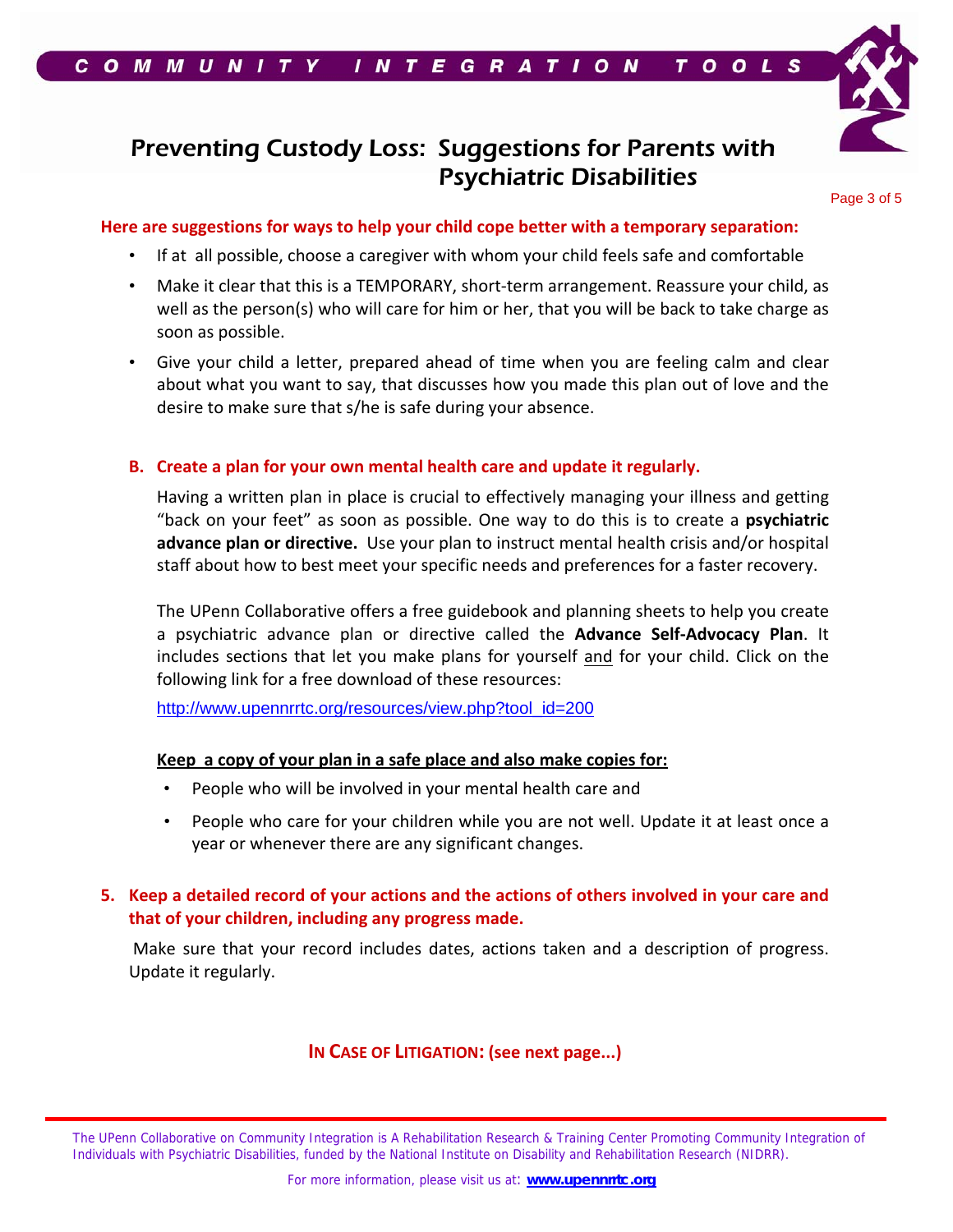

## Preventing Custody Loss: Suggestions for Parents with Psychiatric Disabilities

Page 4 of 5

### **IN CASE OF LITIGATION:**

- **A. Raise ADA accommodation issues early.** You should bring up these issues immediately if you find that the customary services are inappropriate. You should also work with your mental health expert(s) to develop individual modifications that adequately address your psychiatric disability. Cases that raise ADA issues too late in the process may not be as successful.
- **B. Find one or more experts to present reasonable accommodations and supports for your disability.** These experts could include a family practice lawyer as well as mental health professionals who have worked with you and your child. Ideally, they should have some knowledge about accommodations that have proved successful in keeping families together. Accommodations that are individually tailored to your situation are essential to building a good case that has a reasonable chance of success.

#### **RESOURCES:**

**The Advance Self-Advocacy Plan (ASAP): A New Tool for Creating Mental Health Crisis Plans & Psychiatric Advance Directives.** A practical and easy-to-use tool that eliminates many of the obstacles frequently encountered when creating a psychiatric advance plan. http://www.upennrrtc.org/resources/view.php?tool\_id=200

**Child Welfare & Custody Issues:** Discussion, suggestions and useful resources. http://www.upennrrtc.org/resources/view.php?tool\_id=36

**Parenting Resources Worksheet**: Use this worksheet to create a list of local resources for parents with psychiatric disabilities, including legal, housing, emergency respite childcare, etc. http://www.upennrrtc.org/resources/view.php?tool\_id=178

**Understanding Child Abuse and Neglect in Pennsylvania: A General Guide that Can Be Adapted for Parents in Other States**: A key guide for parents who have lost custody - or are facing custody loss - of their children. Includes a detailed overview of what constitutes child abuse and neglect in Pennsylvania plus a discussion of parents' rights, options and choices about regaining custody (family reunification). http://www.upennrrtc.org/resources/view.php?tool\_id=118

**Positive Parenting & Child Resilience**: Discussion, suggestions and useful resources. http://www.upennrrtc.org/resources/view.php?tool\_id=37

continued on next page…